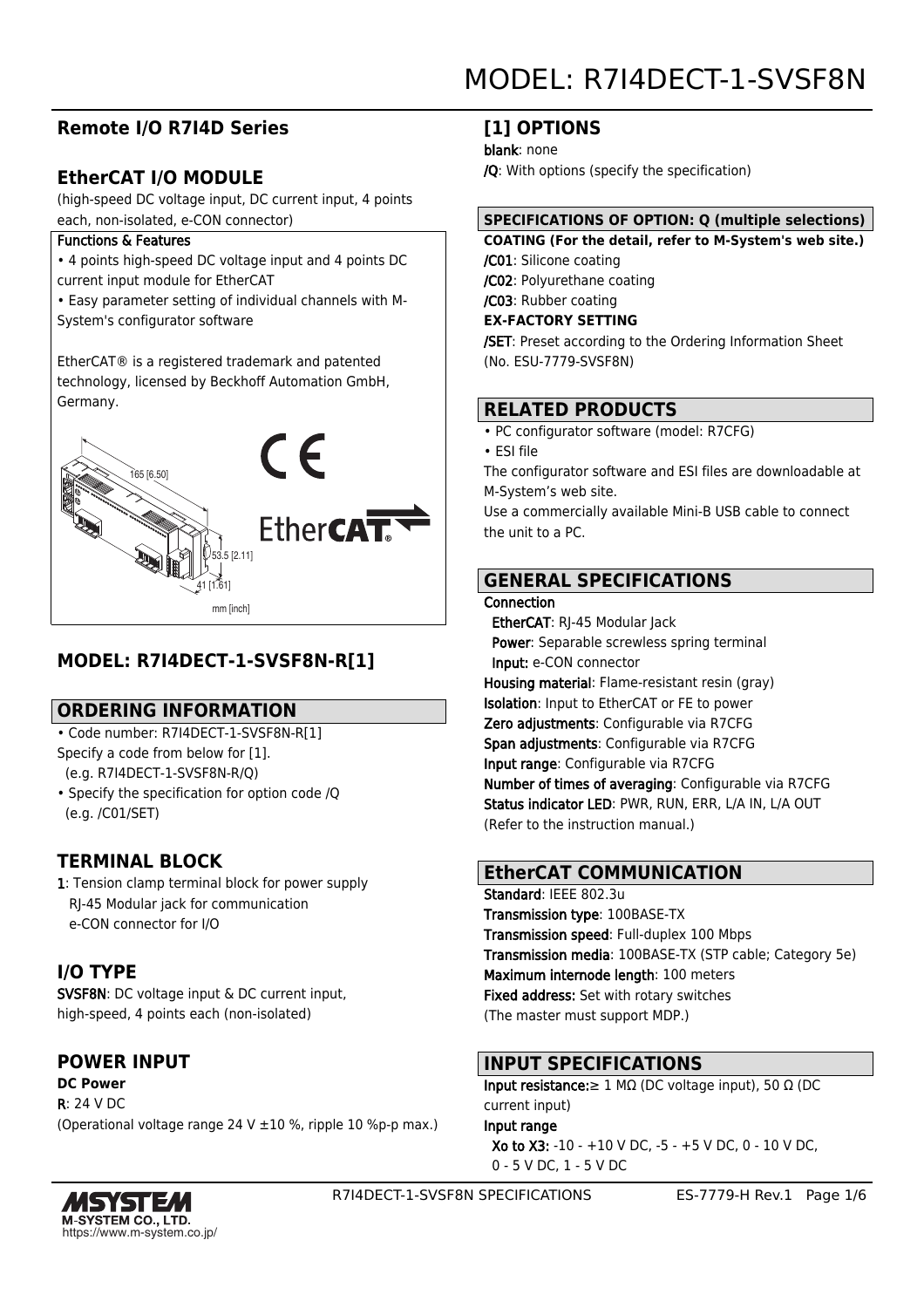X4 to X7: 4 - 20 mA DC

#### **INSTALLATION**

Current consumption: Approx. 40 mA (rated current 8 A) Operating temperature: -10 to +55°C (14 to 131°F) **Storage temperature:** -20 to  $+65^{\circ}$ C (-4 to  $+149^{\circ}$ F) Operating humidity: 30 to 90 %RH (non-condensing) Atmosphere: No corrosive gas or heavy dust Mounting: Surface or DIN rail (35 mm rail) Weight: 170 g (0.37 lb)

#### **PERFORMANCE**

Conversion accuracy: ±0.1 % Conversion rate: 2.5 msec. / 8 channels Data range: 0 – 10000 of the input range Temp. coefficient: ±0.015 %/°C (±0.008 %/°F) Input delay time:  $\leq 10$  msec. (0 - 90 %) Insulation resistance: ≥ 100 MΩ with 500 V DC Dielectric strength: 1500 V AC @ 1 minute (input to EtherCAT or FE to power)

## **STANDARDS & APPROVALS**

EU conformity: EMC Directive EMI EN 61000-6-4 EMS EN 61000-6-2 RoHS Directive

## **PC CONFIGURATOR**

The following parameters can be set with using PC Configurator Software (model: R7CFG) Refer to the users manual for the R7CFG for detailed operation of the software program.

#### ■ **CHANNEL INDIVIDUAL SETTING**

| <b>PARAMETER</b>                  | <b>SETTING RANGE</b>       | <b>DEFAULT</b>      |  |
|-----------------------------------|----------------------------|---------------------|--|
| Unused setting                    | CH enable, CH disable      | CH enable           |  |
| Input range $(X0 \text{ to } X3)$ | $-10$ to $+10$ V DC        | $-10$ to $+10$ V DC |  |
|                                   | $-5$ to $+5$ V DC          |                     |  |
|                                   | 0 to 10 V DC               |                     |  |
|                                   | 0 to 5 V DC                |                     |  |
|                                   | 1 to 5 V DC                |                     |  |
| Input range $(X4$ to $X7)$        | 4 to 20 mA DC (fixed)      | 4 to 20 mA DC       |  |
| Bias setting                      | $-320.00$ to $+320.00$ (%) | $0.00\ (%)$         |  |
| Gain setting                      | $-3.2000$ to $+3.2000$     | 1.0000              |  |
| Zero scaling value                | $-32000$ to $+32000$       | 0                   |  |
| Full scaling value                | $-32000$ to $+32000$       | 10000               |  |

#### ■ **CHANNEL BATCH SETTING**

| <b>PARAMETER</b> | <b>SETTING RANGE</b> | <b>DEFAULT</b> |
|------------------|----------------------|----------------|
| No. of moving    | 1, 2, 4, 8, 16, 32,  |                |
| average          | 64.128               |                |

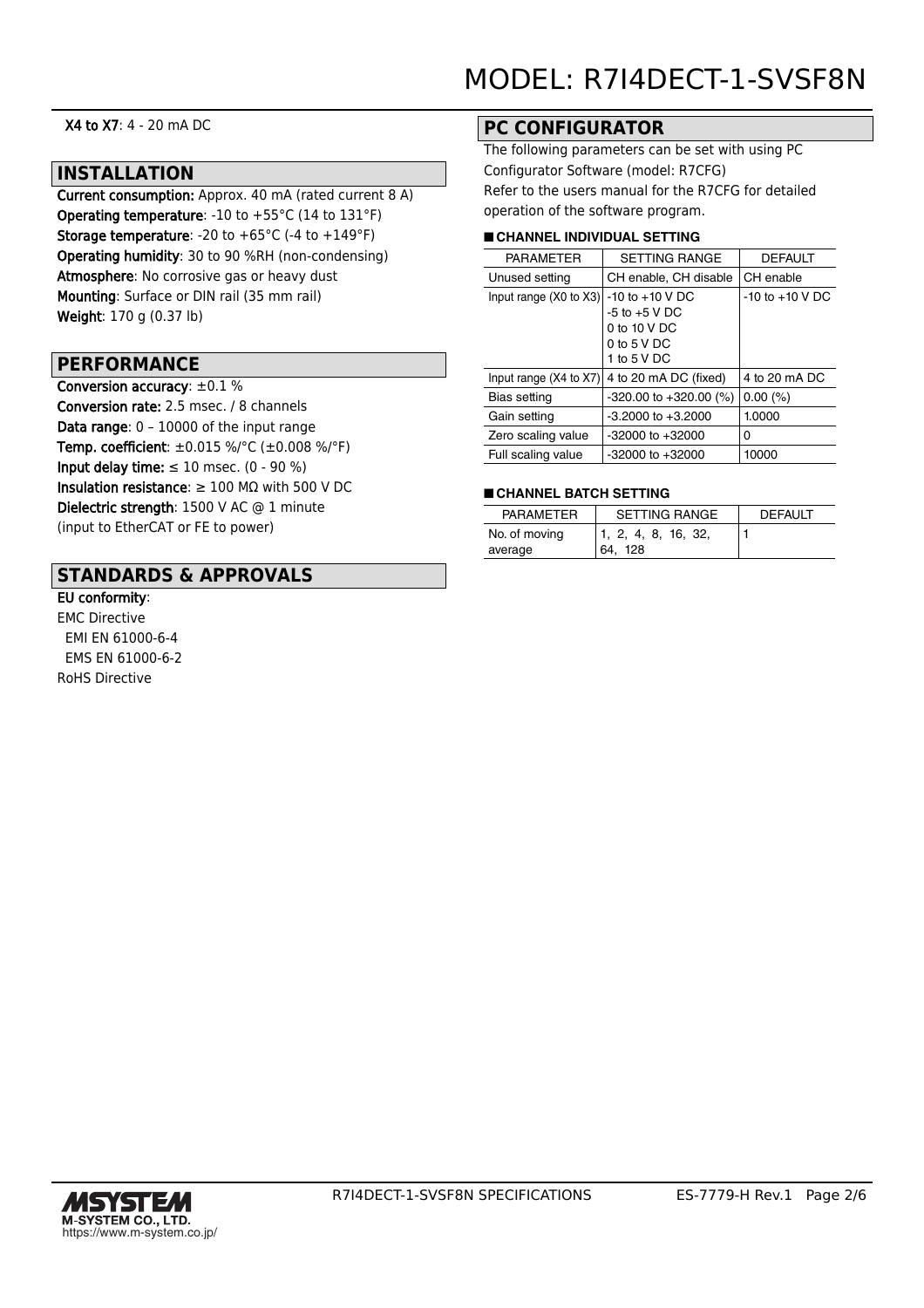

# **TERMINAL ASSIGNMENTS**

## **■ INPUT TERMINAL ASSIGNMENT**

#### **• e-CON connector**

**Recommended cable connector**: 37104-( )-000FL (3M Company) (The cable connector is not included in the package. Specify wire size instead of ( ); refer to the specifications of the product.)

| X <sub>0</sub> | X1 | X2     | <b>X3</b> | X4 | X5 | X6 | X7 |
|----------------|----|--------|-----------|----|----|----|----|
| $\parallel$    | ŏ  | o<br>B |           |    |    | 븜  | 日日 |

| X4 | X <sub>5</sub> | X <sub>6</sub> | X7 |  |
|----|----------------|----------------|----|--|
|    |                |                |    |  |

| PIN            |   |                 | ID<br><b>FUNCTION</b> |                | PIN | ID         | <b>FUNCTION</b> |
|----------------|---|-----------------|-----------------------|----------------|-----|------------|-----------------|
| No.            |   |                 |                       | No.            |     |            |                 |
| X <sub>0</sub> | 1 | <b>NC</b>       | Unused                | X4             | 1   | NC.        | Unused          |
|                | 2 | <b>COM</b>      | Common                |                | 2   | <b>COM</b> | Common          |
|                | 3 | <b>NC</b>       | Unused                |                | 3   | <b>NC</b>  | Unused          |
|                | 4 | VH <sub>0</sub> | Voltage Input 0       |                | 4   | 10         | Current Input 0 |
| X <sub>1</sub> | 1 | <b>NC</b>       | Unused                | X <sub>5</sub> | 1   | NC.        | Unused          |
|                | 2 | <b>COM</b>      | Common                |                | 2   | <b>COM</b> | Common          |
|                | 3 | <b>NC</b>       | Unused                |                | 3   | NC.        | Unused          |
|                | 4 | VH1             | Voltage Input 1       |                | 4   | 11         | Current Input 1 |
| X2             | 1 | <b>NC</b>       | Unused                | X <sub>6</sub> | 1   | <b>NC</b>  | Unused          |
|                | 2 | <b>COM</b>      | Common                |                | 2   | <b>COM</b> | Common          |
|                | 3 | NC.             | Unused                |                | 3   | NC.        | Unused          |
|                | 4 | VH <sub>2</sub> | Voltage Input 2       |                | 4   | 12         | Current Input 2 |
| X <sub>3</sub> | 1 | <b>NC</b>       | Unused                | X7             | 1   | <b>NC</b>  | Unused          |
|                | 2 | <b>COM</b>      | Common                |                | 2   | <b>COM</b> | Common          |
|                | 3 | NC.             | Unused                |                | 3   | NC.        | Unused          |
|                | 4 | VH3             | Voltage Input 3       |                | 4   | 13         | Current Input 3 |

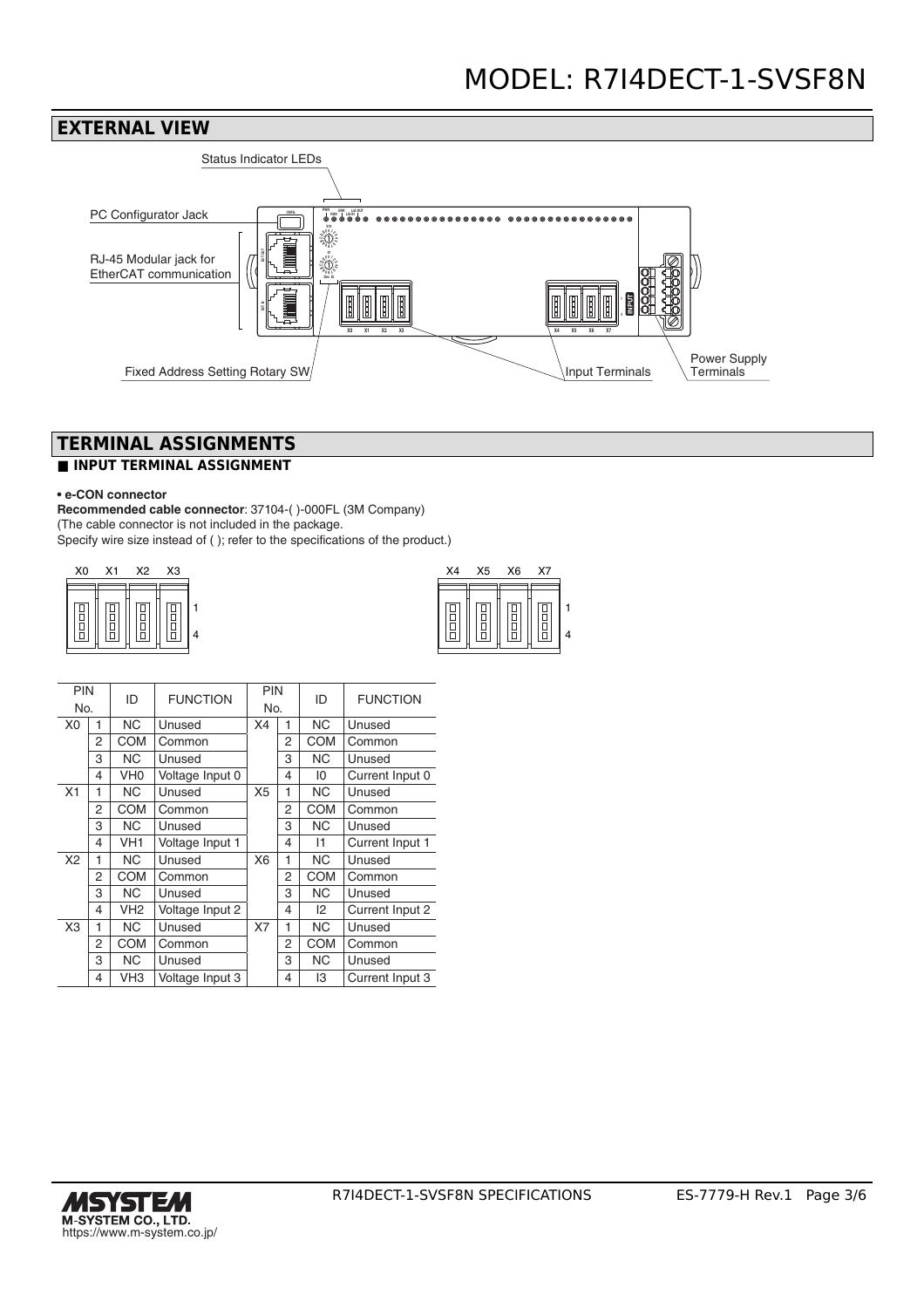#### ■ **POWER SUPPLY**

- **Cable connector**: TFMC1,5 / 5–STF–3,5
- (Phoenix Contact) (included in the package) Applicable wire size: 0.2 - 1.5 mm<sup>2</sup>; stripped length 10 mm
- **Recommended solderless terminal**
- AI0,25−10YE 0.25 mm2 (Phoenix Contact)
- AI0,34−10TQ 0.34 mm2 (Phoenix Contact)
- AI0,5−10WH 0.5 mm2 (Phoenix Contact)
- AI0,75−10GY 0.75 mm2 (Phoenix Contact)
- A1−10 1.0 mm2 (Phoenix Contact)
- A1,5−10 1.5 mm2 (Phoenix Contact)

| ٦ |  |
|---|--|
| Э |  |
|   |  |
| 5 |  |
|   |  |

| $1.$ PWR+ | <b>Power Supply</b>     |
|-----------|-------------------------|
| 2. PWR-   | <b>Power Supply</b>     |
| 3. FE     | <b>Functional earth</b> |

- 4. NC Unused
- 5. NC Unused

Note: The numbers marked on the connector have no relationship to the pin number of the unit. Wire according to the instruction manual of the unit.

## **RESPONSE TIME**

• Input module

Response time is time from when a step (0 to 100%) input signal is applied to the input module (slave) until when output from its communication CPU reaches 90% of the final value.

T<sub>COM</sub>: EtherCAT communication cycle set by the host device (master) (The cycle is determined in accordance with the system configuration and settings.)

T<sub>INP</sub>: Input module response time  $\leq$  Delay time of input circuit (Ta) + Conversion speed<sup>\*1</sup> (Tb) + Input internal processing time (Tc) (Communication cycle x 2)

\*1. Conversion speed x No. of moving averages (1 to 128)

ex.) When No. of moving averages: 1 and EtherCAT communication cycle: 1 msec.,

Input module response time (T<sub>NP</sub>): Delay time of input circuit (10 msec.) + Conversion speed (2.5 msec.) x No. of moving averages  $(1)$  + Input internal processing time  $(1 \text{ msec. x } 2) = 14.5 \text{ [msec.]}$ 



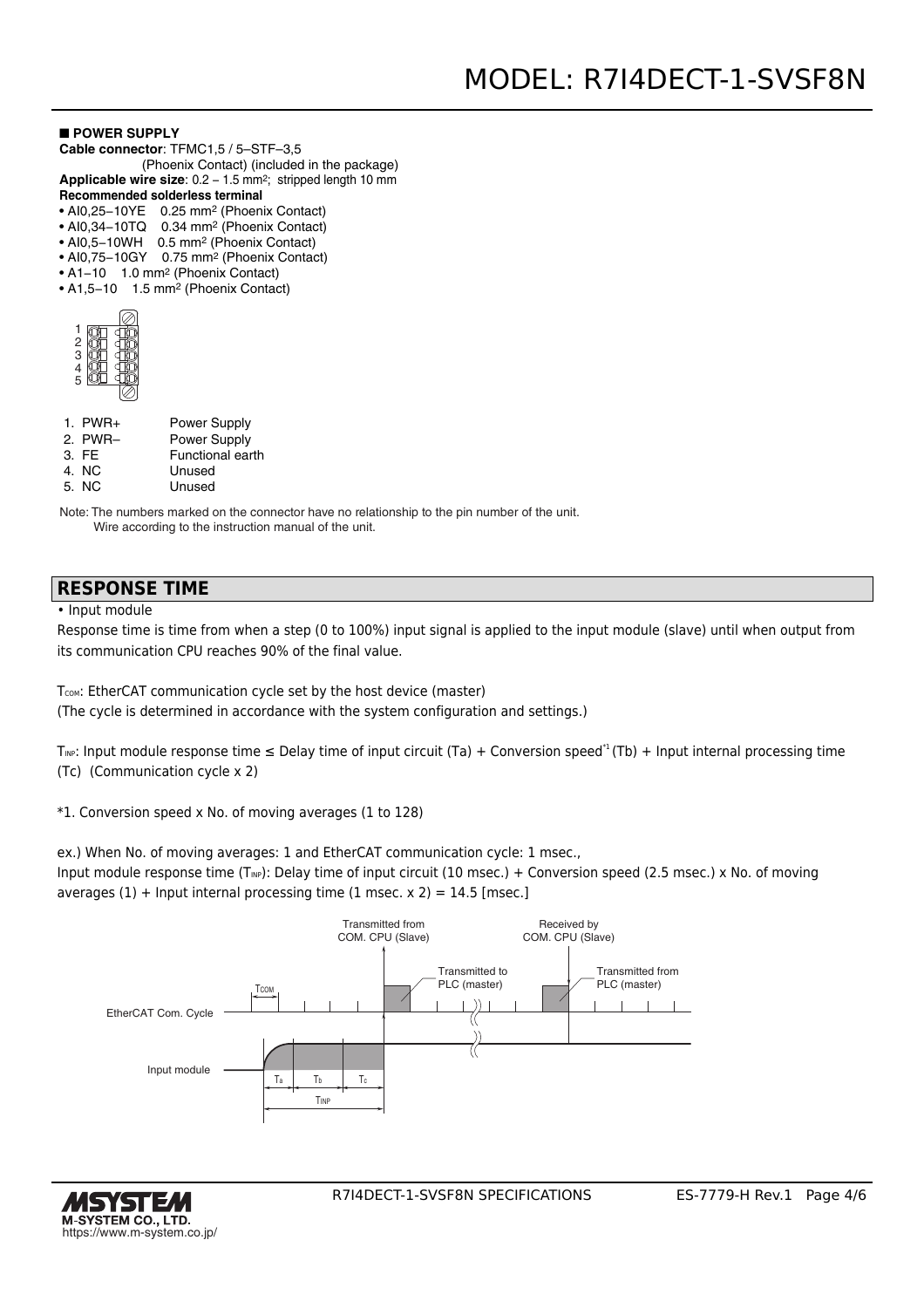## **I/O DATA DESCRIPTIONS**

Scaling of analog input module is configurable with the configurator software (model: R7CFG). Refer to the software manual for details.

#### ■ **ANALOG INPUT MODULE**

**• Input Area Objects**



16 bit binary data

Negative values are represented by 2's complements.

#### ■ **STATUS** (Input Area Object)



Input Range Error

0 : Normal 1 : Error

ADC error (no response from ADC)

0 : Normal 1 : Error

# **EXTERNAL DIMENSIONS unit: mm [inch]**